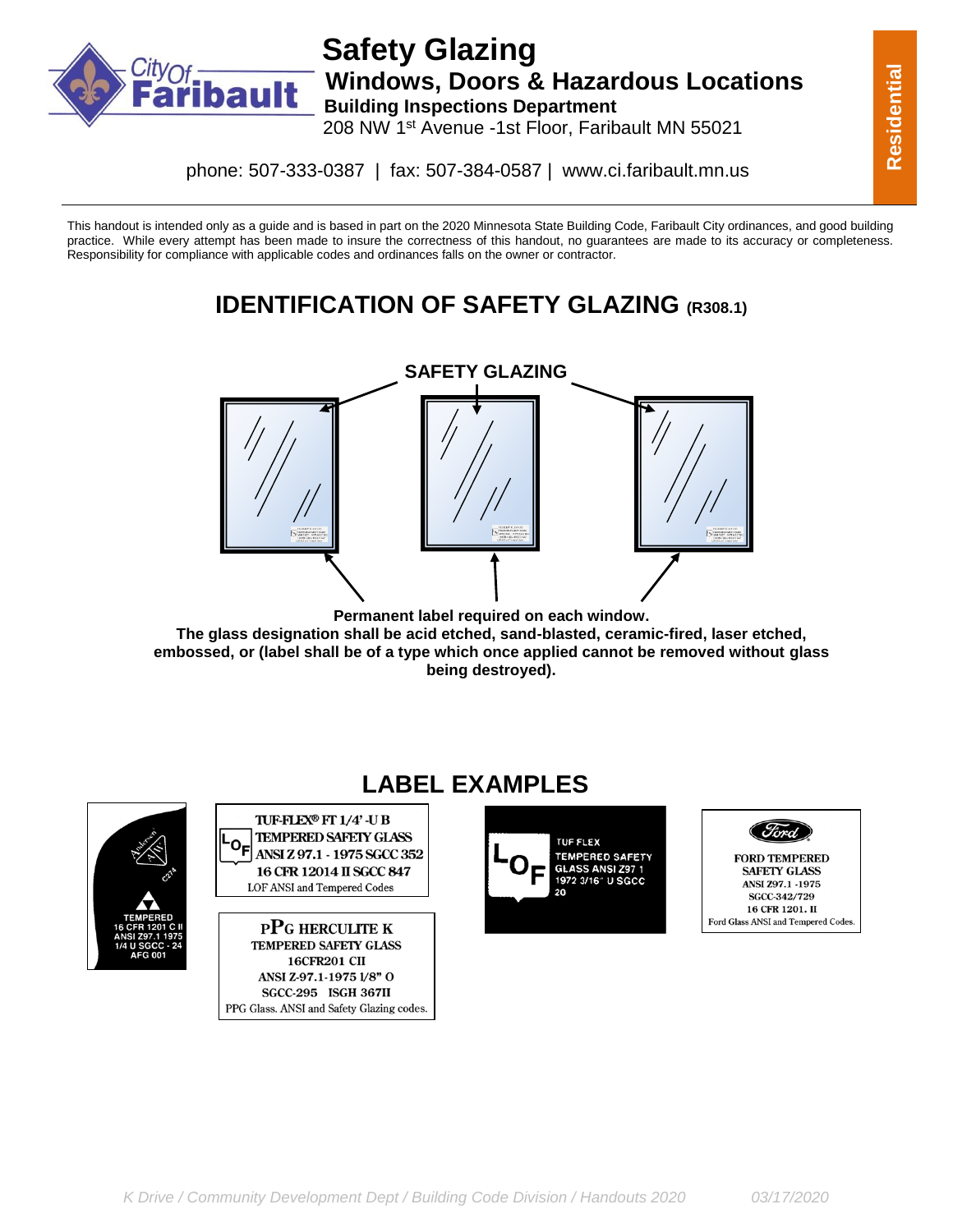

**SAFETY GLAZING ADJACENT DOORS (R308.4.2)**



*K Drive / Community Development Dept / Building Code Division / Handouts 2020 03/17/2020*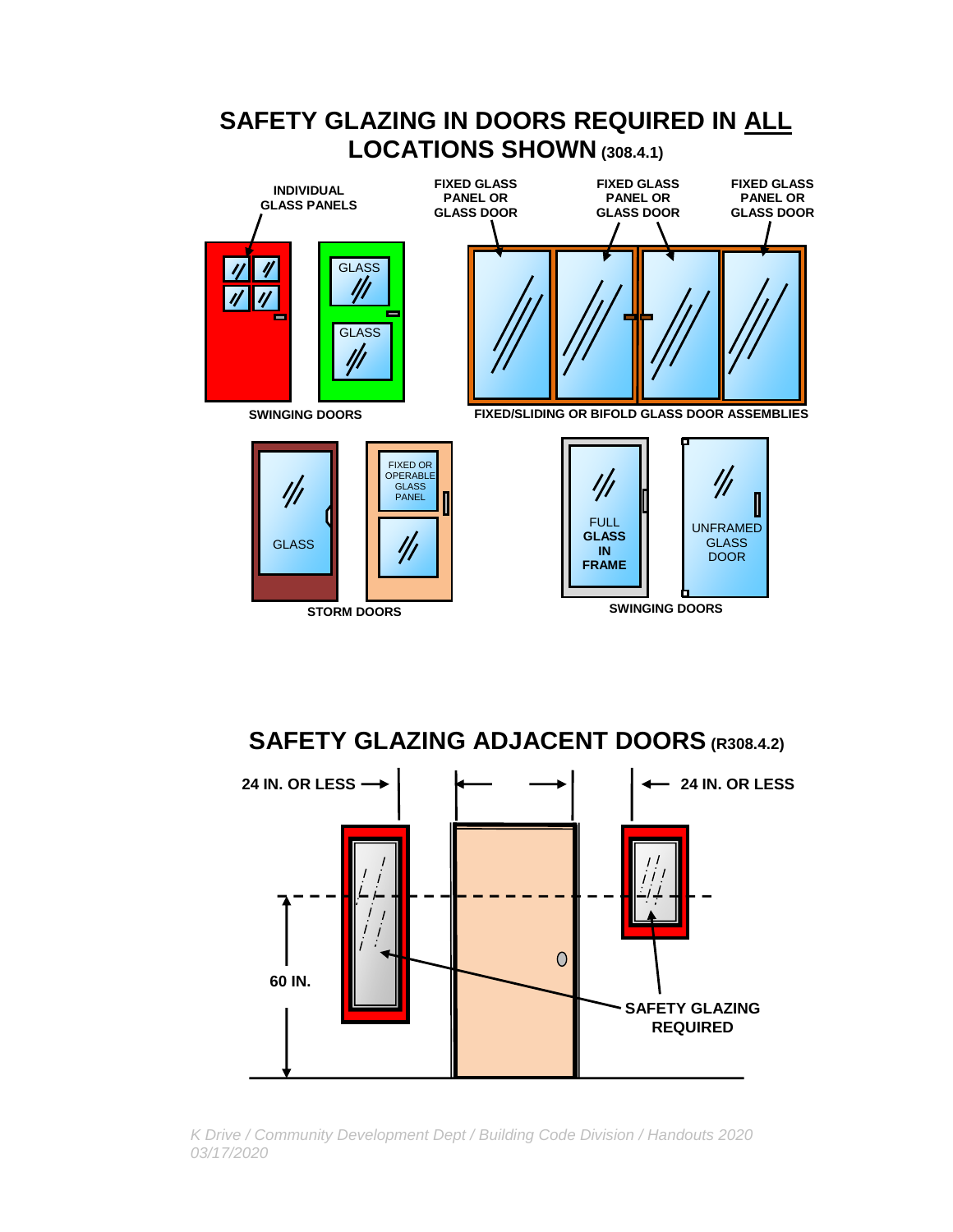

*K Drive / Community Development Dept / Building Code Division / Handouts 2020 03/17/2020*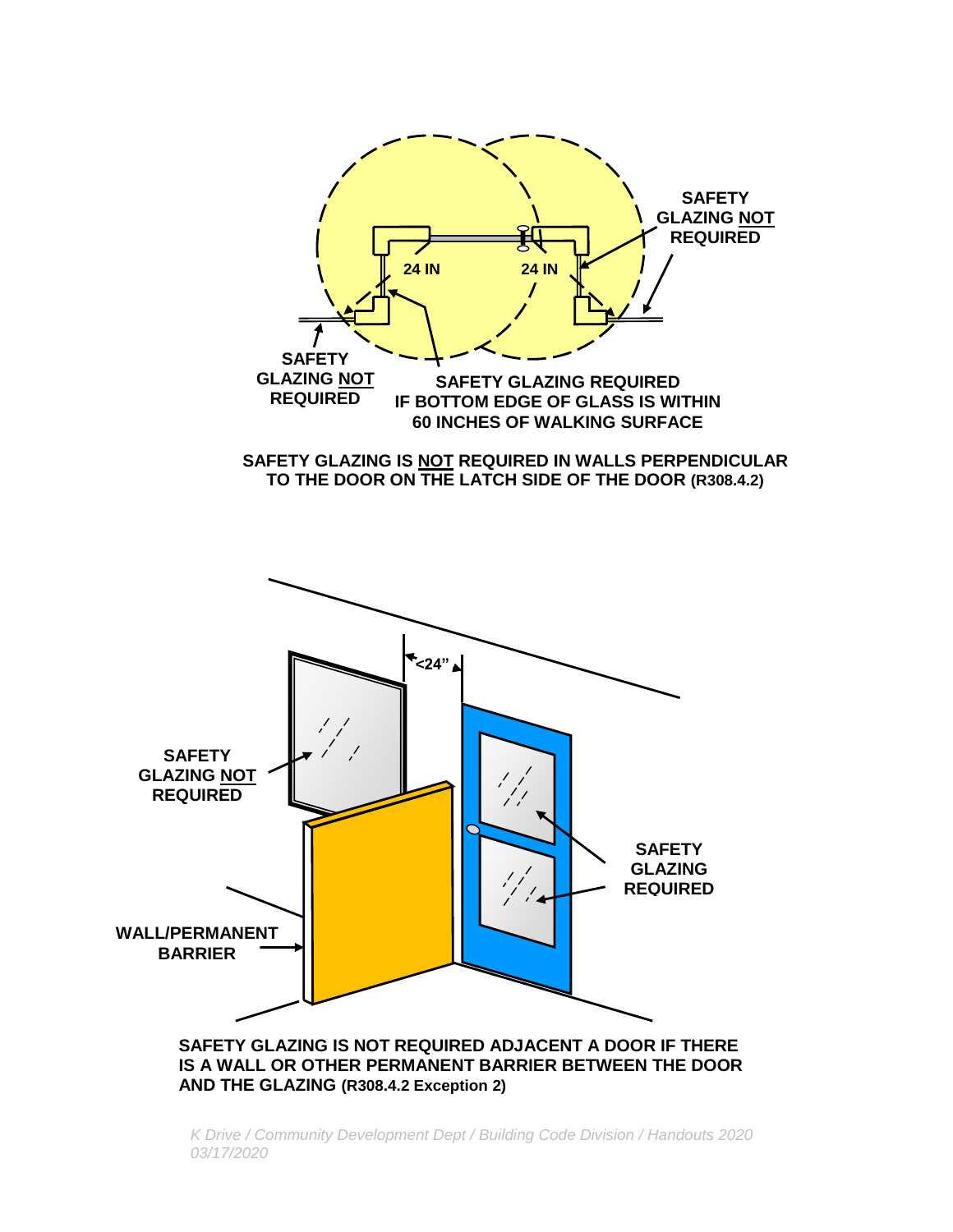



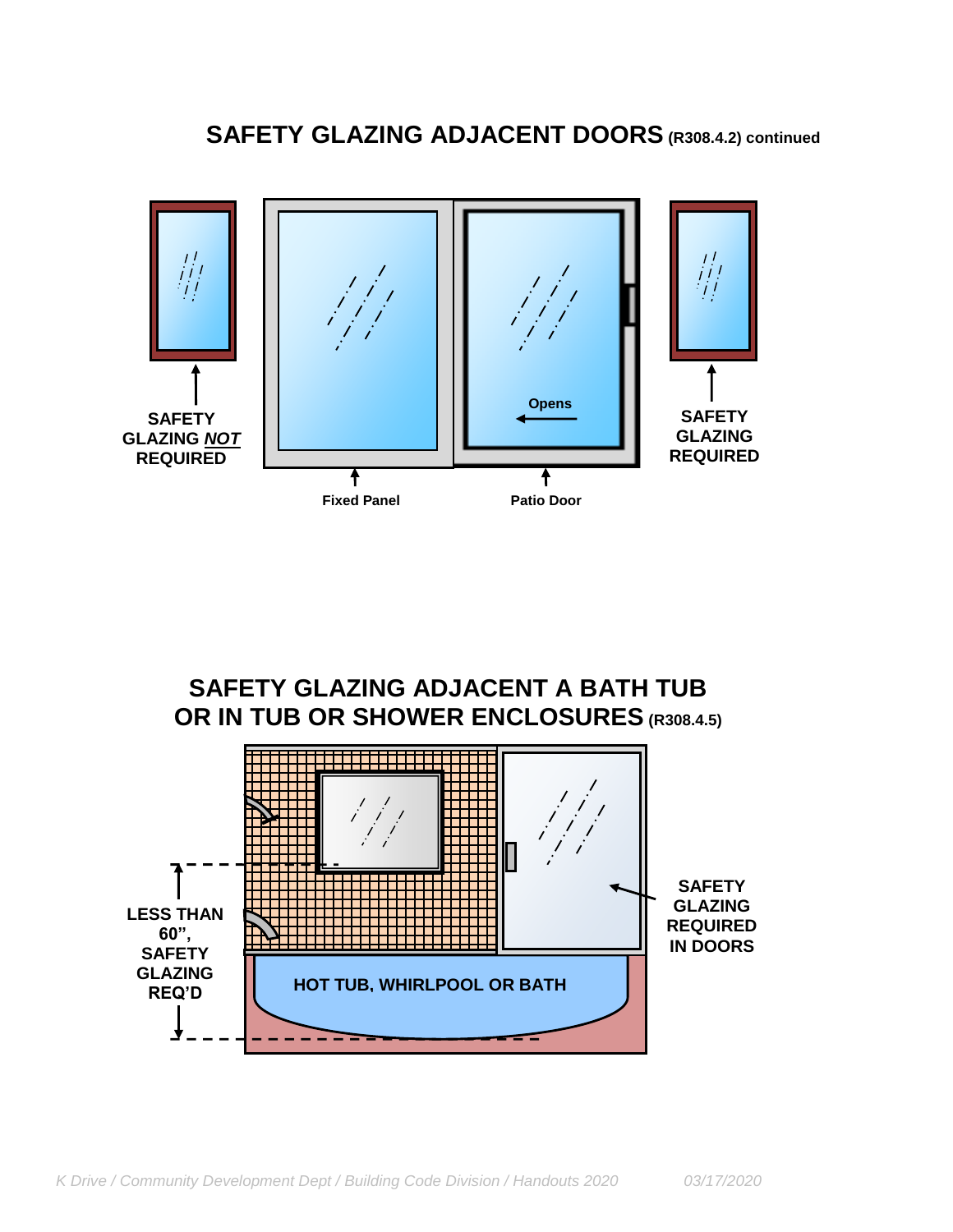

### **SAFETY GLAZING REQUIRED ADJACENT WET SURFACES (R308.4.5)**



**(4) WALKING SURFACE WITHIN 36"**

**IF THE WINDOW HAS A BAR OR RAIL ON THE ACCESSIBLE SIDE MOUNTED 34-38" ABOVE THE PLANE OF THE WALKING SURFACE, SAFETY GLAZING IS NOT REQUIRED. THE BAR OR RAIL MUST BE AT LEAST 1-1/2" THICK AND NOT CONTACT THE GLASS (R308.4.3 Exception 2).**